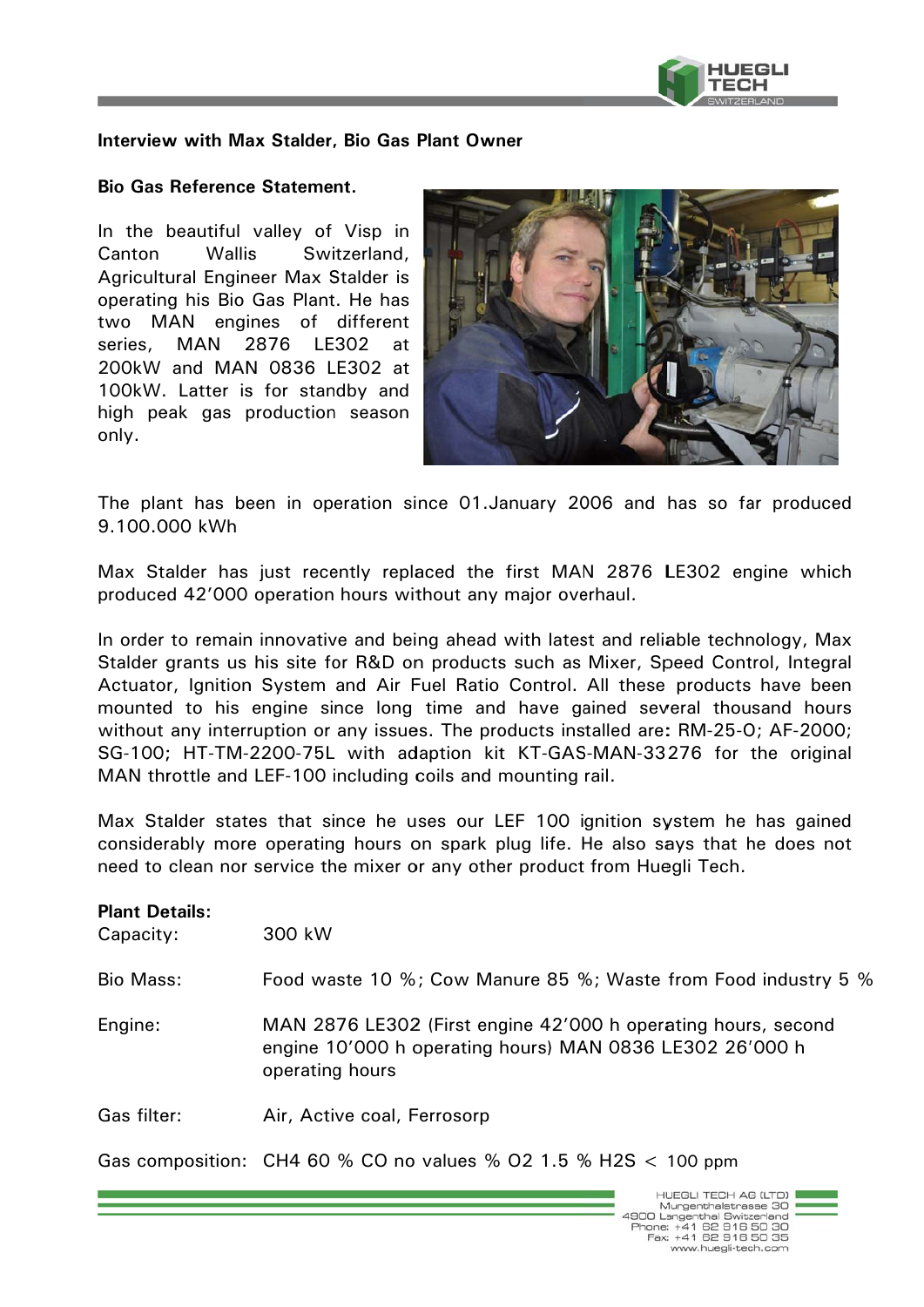

Short Interview with Max Stalder:

customer issues.

- How much H2Sppm does the bio gas contain?  $\lt$  100ppm
- How long approximately is the pipe from Fermenter to the Engine?  $80 100$  m
- Is there only one filter, such as the active coal filter? Air and Active coal Ferrosorp
- How often do you need to service the engine, such as oil etc? Every 650-750h oil change, all 2500 h service according to MAN specs.
- How did you get to know Huegli Tech Switzerland? I have seen the Huegli Tech products on another application before, so, I got to know the Huegli Tech Company and since then we have remained in contact. I receive good inputs for my Biogas plant and since I know Huegli Tech I am in good hands.
- Are you satisfied with the Huegli Tech products? I am very satisfied with the products of Huegli Tech
- Is there a specific Huegli Tech product which you think made a beneficial change to your application? RM-25-O Mixer, SG100 Control, HT-TM-2200-75L Actuator
- Did the HT-SG-100 make any difference to your application? The engine operates much smoother with no more fluctuations.
- What can you say about the HT-TM-2200-75L actuator? Much better performance since the actuator has been integrated to the throttle valve. It is a compact design, maintenance free and there are barely any load fluctuations.
- What can you say about the Huegli Tech support and service? Solution oriented, absolutely reliable, helpful and friendly.
- Is there anything specifically you wish to say about the products or the Huegli Tech Company? They are very serious about their work and I am very satisfied with the Hügli Tech Company and their products. It's a customer and future oriented company and they are always seeking to design new products and solutions for any

In case there are any specific questions, you can directly ask Max Stalder by email: max.stalder@bluewin.ch

The interview was conducted by Emrah Uzunlar, Product Manager for Governing and Gas Division on the 12<sup>th</sup> February 2014.